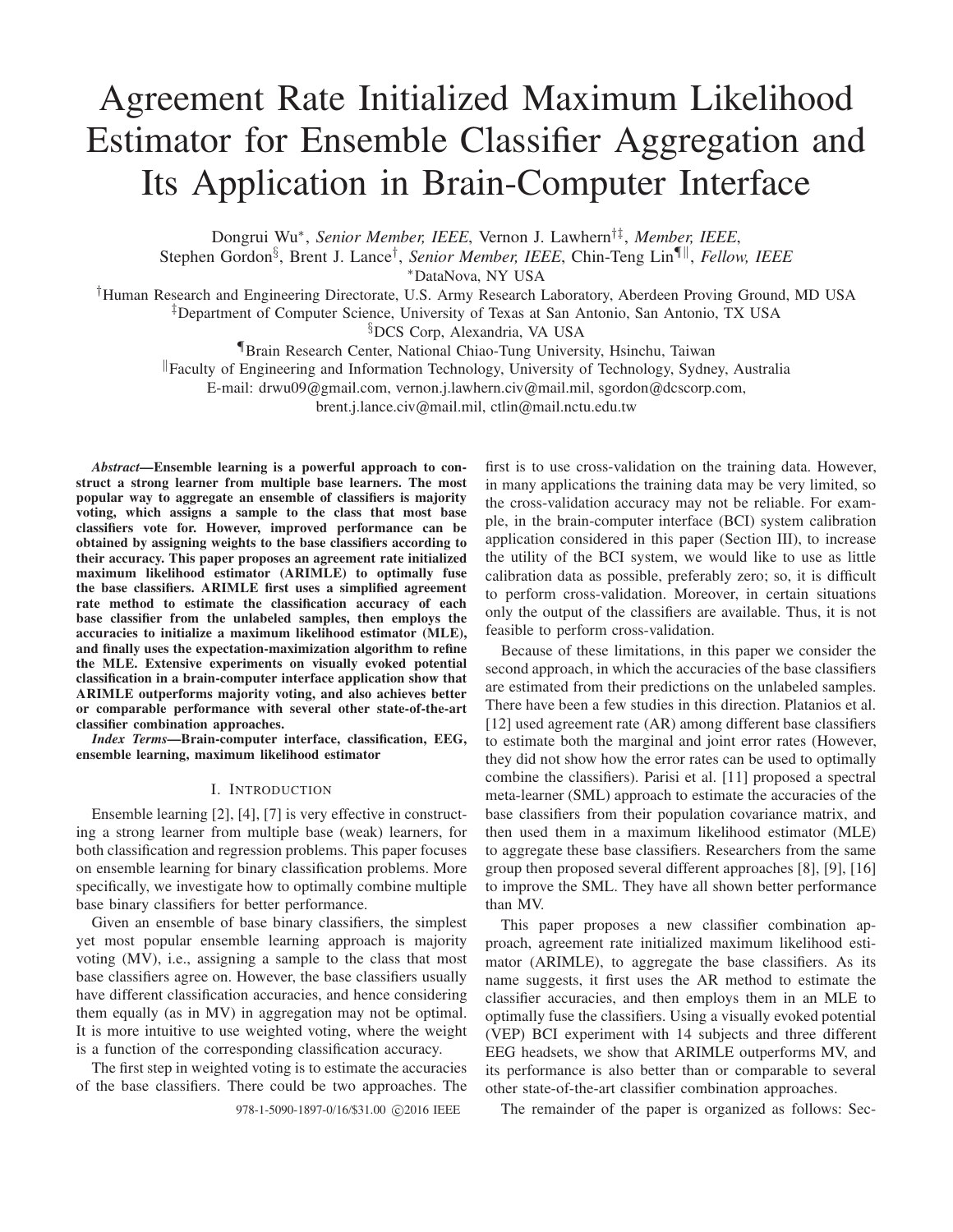tion II introduces the details of the ARIMLE algorithm. Section III describes experiment setup and performance comparisons of eight different algorithms. Section IV draws conclusions.

## II. ARIMLE FOR CLASSIFIER AGGREGATION

This section introduces the proposed ARIMLE for classifier aggregation.

## *A. Problem Setup*

The problem setup is very similar to that in [8], [9], [11], [16], so we use similar notations and terminology.

We consider binary classification problems with input space X and output space  $\mathcal{Y} \in \{-1, 1\}$ . A sample and class label pair  $(X, Y) \in \mathcal{X} \times \mathcal{Y}$  is a random vector with joint probability density function  $p(x, y)$ , and marginal probability density functions  $p_X(\mathbf{x})$  and  $p_Y(y)$ . Assume there are n unlabeled samples,  $\{x_j\}_{j=1}^n$ , with unknown true labels  $\{y_j\}_{j=1}^n$ . Assume also there are m base binary classifiers,  $\{f_i\}_{i=1}^m$ , and the *i*th classifier's prediction for  $x_j$  is  $f_i(x_j)$ . Define the classification sensitivity of  $f_i$  as

$$
\psi_i = P(f_i(X) = 1|Y = 1)
$$
 (1)

and its specificity as

$$
\eta_i = P(f_i(X) = -1|Y = -1)
$$
 (2)

Then, the balanced classification accuracy (BCA) of  $f_i$  is

$$
\pi_i = \frac{1}{2}(\psi_i + \eta_i). \tag{3}
$$

As in [11], we make two important assumptions in the following derivation: 1) The *n* unlabeled samples  $\{x_j\}_{j=1}^n$ are independent and identically distributed realizations from  $p_X(\mathbf{x})$ ; and, 2) The m base binary classifiers  $\{f_i\}_{i=1}^m$  are independent, i.e., prediction errors made by one classifier are independent of those made by any other classifier.

#### *B. Agreement Rate (AR) Computation*

The AR method presented in this subsection is a simplified version of the one introduced in [12], by assuming any pair of  $f_{i_1}$  and  $f_{i_2}$  ( $i_1 \neq i_2$ ) are independent. It is used to compute the (unbalanced) error rate of each classifier, which is defined as

$$
e_i = P(f_i(X) \neq Y), \quad i = 1, ..., m
$$
 (4)

which is in turn used in the next subsection to construct the MLE.

We define the AR of two classifiers  $f_{i_1}$  and  $f_{i_2}$   $(i_1 \neq i_2)$ as the probability that they give identical outputs, i.e.,

$$
a_{i_1, i_2} = P(f_{i_1}(X) = f_{i_2}(X))
$$
\n(5)

which can be empirically computed from the predictions of the two classifiers.

As in [12], we can show that

$$
a_{i_1,i_2} = 1 - e_{i_1} - e_{i_2} + 2e_{i_1,i_2} \tag{6}
$$

where  $e_{i_1,i_2}$  is the (unbalanced) joint error rate of  $f_{i_1}$  and  $f_{i_2}$ . Under the assumption that  $f_{i_1}$  and  $f_{i_2}$  are independent, we have  $e_{i_1,i_2} = e_{i_1} \cdot e_{i_2}$ , and hence (6) can be re-expressed as:

$$
a_{i_1,i_2} = 1 - e_{i_1} - e_{i_2} + 2e_{i_1} \cdot e_{i_2} \tag{7}
$$

To find the  $m$  error rates for the  $m$  classifiers, we compute the AR  $a_{i_1,i_2}$  for all  $\frac{1}{2}m(m-1)$  possible combinations of  $(i_1, i_2), i_1 = 1, ..., m, i_2 = 1, ..., m, \text{ and } i_1 \neq i_2.$  By substituting them into (7), we have  $\frac{1}{2}m(m-1)$  equations and m variables  $\{e_i\}_{i=1}^m \in [0, 1]$ , which can be easily solved by a constrained optimization routine, e.g., *fmincon* in Matlab.

The main difference between our approach for estimating  ${e_i}_{i=1}^m$  and the one in [12] is that, [12] considers the general case that different base classifiers are inter-dependent, and hence it tries to find  $2^m - 1$  error rates (*m* marginal error rates  ${e_i}_{i=1}^m$  for the individual classifiers,  $\frac{1}{2}m(m-1)$  joint error rates  $\{e_{i_1,i_2}\}_{i_1\neq i_2}$  for all pairs of classifiers,  $\frac{1}{6}m(m-1)(m-2)$ joint error rates  $\{e_{i_1,i_2,i_3}\}_{i_1\neq i_2\neq i_3}$  for all 3-tuples of classifiers, and so on) all at once. Since there are more error rates than equations, it introduces additional constraints, e.g., to minimize the dependence between different classifiers, to solve for the  $2^m - 1$  error rates. We do not adopt that approach because of its high computational cost. For example, in our experiments in Section III we have 13 base classifiers, i.e.,  $m = 13$ , and hence  $2^m - 1 = 8191$  error rates to optimize, which is very computationally expensive. So, we make the simplified assumption that all  $m$  base classifiers are independent, and hence only need to find the  $m$  marginal error rates  $\{e_i\}_{i=1}^m$ .  $\{e_i\}_{i=1}^m$  estimated here may not be as accurate as the ones in [12], but they are only used to initialize our MLE, and in the next subsection we shall use an expectationmaximization (EM) algorithm to iteratively improve them.

Once  $\{e_i\}_{i=1}^m$  are obtained, the (unbalanced) classification accuracy of  $f_i$  is then computed as  $1 - e_i$ , which is also an estimate of the BCA  $\pi_i$ , i.e.,

$$
\pi_i \approx 1 - e_i, \quad i = 1, \dots, m \tag{8}
$$

by assuming that the positive and negative classes have similar accuracies.

### *C. Maximum Likelihood Estimator (MLE)*

As shown in [11], the MLE from  $\{f_i\}_{i=1}^m$  is

$$
\hat{y} = \text{sign}\left[\sum_{i=1}^{m} \left(f_i(\mathbf{x}) \ln \alpha_i + \ln \beta_i\right)\right]
$$
\n(9)

where

$$
\alpha_i = \frac{\psi_i \eta_i}{(1 - \psi_i)(1 - \eta_i)}\tag{10}
$$

$$
\beta_i = \frac{\psi_i (1 - \psi_i)}{\eta_i (1 - \eta_i)}\tag{11}
$$

i.e., the MLE is a linear ensemble classifier, whose weights depend on the unknown specificities and sensitivities of the  $m$ base classifiers.

The classical approach for solving (9) is to jointly maximize the likelihood for all  $\{\hat{y}_j\}_{j=1}^n$ ,  $\{\psi_i\}_{i=1}^m$  and  $\{\eta_i\}_{i=1}^m$  using an EM algorithm [10], [11], [13], [17], [20], [21], which first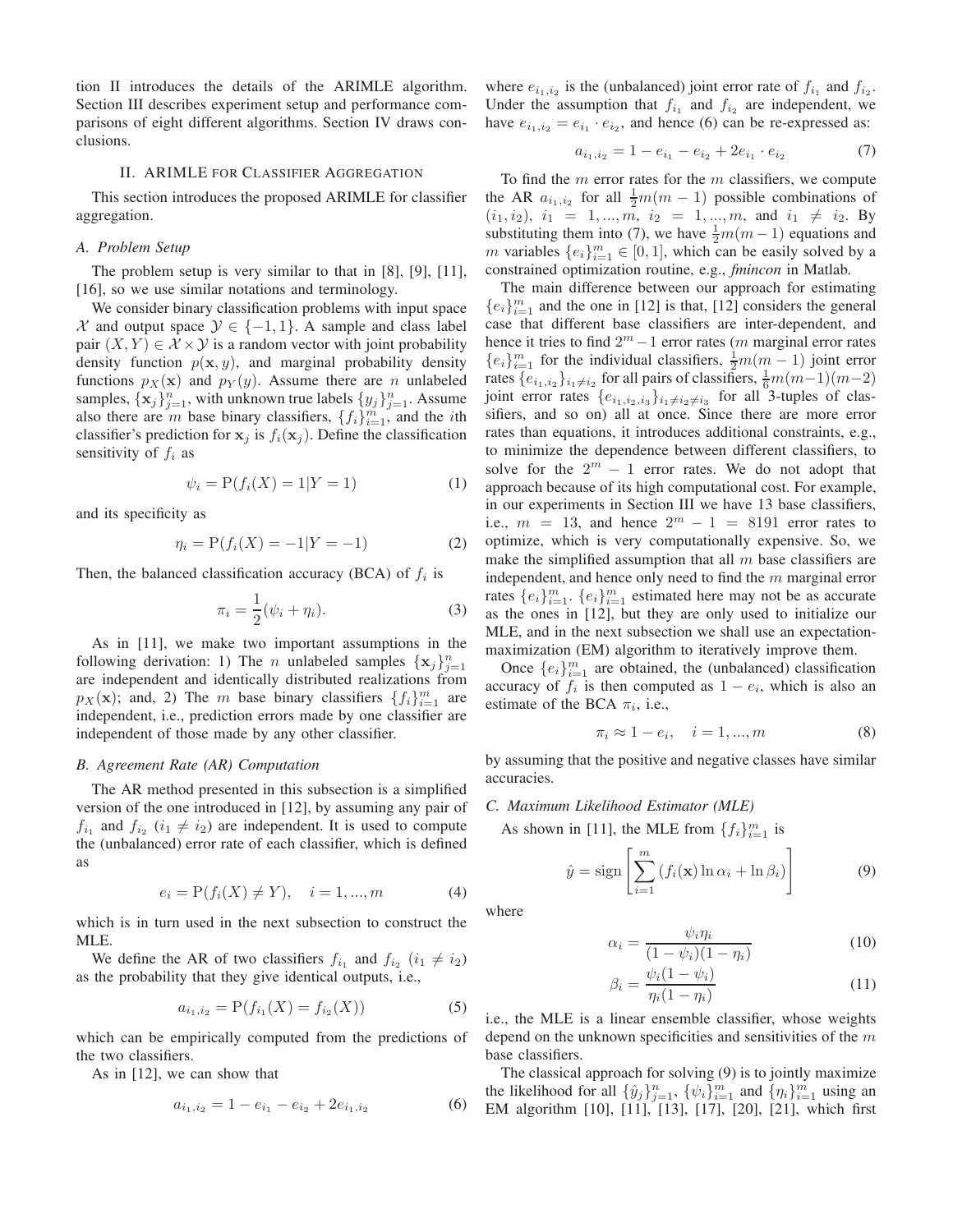estimates  $\{\psi_i\}_{i=1}^m$  and  $\{\eta_i\}_{i=1}^m$  given some initial  $\{\hat{y}_j\}_{j=1}^n$ , and then updates  $\{\hat{y}_j\}_{j=1}^n$  using the newly estimated  $\{\hat{\psi}_i\}_{i=1}^m$ and  $\{\eta_i\}_{i=1}^m$ , and iterates until they converge. The question is how to find a good initial estimate of  $\{\hat{y}_j\}_{j=1}^n$  so that the final estimates are less likely to be trapped in a local minimum.

We solve this problem by using the results from [11], which suggested that the BCAs  $\{\pi_i\}_{i=1}^m$  can be used to compute a good initialization of  $\{\hat{y}_j\}_{j=1}^n$ , i.e.,

$$
\hat{y}_j = \text{sign}\left[\frac{\sum_{i=1}^m (2\pi_i - 1) f_i(\mathbf{x}_j)}{\sum_{i=1}^m (2\pi_i - 1)}\right], \quad j = 1, ..., n \quad (12)
$$

The EM algorithm can then run from there.

## *D. The Complete ARIMLE Algorithm*

The complete ARIMLE algorithm is shown in Algorithm 1. It first uses AR to compute the error rate of each base classifier, then employs the error rates to initialize the EM algorithm, and finally runs the EM algorithm until a stopping criterion is met, which could be reaching the maximum number of iterations, or the difference between the last two iterations is smaller than a certain threshold. The former is used in this paper.

## **Algorithm 1:** The ARIMLE algorithm.

**Input:** *n* unlabeled samples,  $\{x_j\}_{j=1}^n$ ; m base binary classifiers,  $\{f_i\}_{i=1}^m$ . **Output:** The maximum likelihood estimates  $\{\hat{y}\}_{j=1}^n$ . **for**  $i_1 = 1, ..., m - 1$  **do for**  $i_2 = i_1 + 1, ..., m$  **do** Compute  $a_{i_1,i_2}$  in (5); **end** Solve for  $\{e_i\}_{i=1}^m$  in (7) using constrained optimization; Compute  $\{\pi_i\}_{i=1}^m$  using (8); **end** Initialize  $\{\hat{y}_j\}_{j=1}^n$  using (12); **while** *stopping criterion not met* **do** Compute  $\{\psi_i\}_{i=1}^m$  in (1) and  $\{\eta_i\}_{i=1}^m$  in (2), by treating  $\{\hat{y}_j\}_{j=1}^n$  as the true labels; Compute  $\{\alpha_i\}_{i=1}^m$  in (10) and  $\{\beta_i\}_{i=1}^m$  in (11); Update  $\{\hat{y}_j\}_{j=1}^n$  using (9); **end Return** The latest  $\{\hat{y}_j\}_{j=1}^n$ .

## III. EXPERIMENTS AND ANALYSIS

This section presents the experiment setup that is used to evaluate the performance of ARIMLE, and the performance comparison of ARIMLE with MV and several other state-ofthe-art classifier combination approaches.

## *A. Experiment Setup*

We used data from a VEP oddball task [14]. Image stimuli of an enemy combatant [target, as shown in Fig. 1(a)] or a U.S. Soldier [non-target, as shown in Fig. 1(b)] were presented to subjects at a rate of 0.5 Hz. The subjects were instructed to identify each image as being target or non-target with a unique button press as quickly and accurately as possible.

There were a total of 270 images, of which 34 were targets. The experiments were approved by the U.S. Army Research Laboratory (ARL) Institutional Review Board (Protocol # 20098-10027). The voluntary, fully informed consent of the persons used in this research was obtained as required by federal and Army regulations [18], [19]. The investigator adhered to Army policies for the protection of human subjects.



Fig. 1. Example images of (a) a target; (b) a non-target.

Eighteen subjects participated in the experiments, which lasted on average 15 minutes. Data from four subjects were not used due to data corruption or lack of responses. Signals from each subject were recorded with three different EEG headsets, including a wired 64-channel 512Hz ActiveTwo system from BioSemi, a wireless 9-channel 256Hz B-Alert X10 EEG Headset System from Advanced Brain Monitoring (ABM), and a wireless 14-channel 128Hz EPOC headset from Emotiv.

#### *B. Preprocessing and Feature Extraction*

The EEG data preprocessing and feature extraction methods were similar to those used in [23], [24]. EEGLAB [3] were used to extract raw EEG amplitude features.

For each headset, we first band-passed the EEG signals to [1, 50] Hz, then downsampled them to 64 Hz, performed average reference, and next epoched them to the [0, 0.7] second interval timelocked to stimulus onset. We removed mean baseline from each channel in each epoch and removed epochs with incorrect button press responses<sup>1</sup>. The final numbers of epochs from the 14 subjects are shown in Table I. Observe that there is significant class imbalance for all headsets.

Each [0, 0.7] second epoch contains 45 raw EEG magnitude samples. The concatenated feature vector has hundreds of dimensions. To reduce the dimensionality, we performed a simple principal component analysis, and took only the scores for the first 20 principal components. We then normalized each feature dimension separately to  $[0, 1]$  for each subject.

#### *C. Evaluation Process and Performance Measures*

Although we knew the labels of all EEG epochs from all headsets for each subject, we simulated a different scenario,

<sup>&</sup>lt;sup>1</sup>Button press responses were not recorded for the ABM headset, so we used all epochs from it.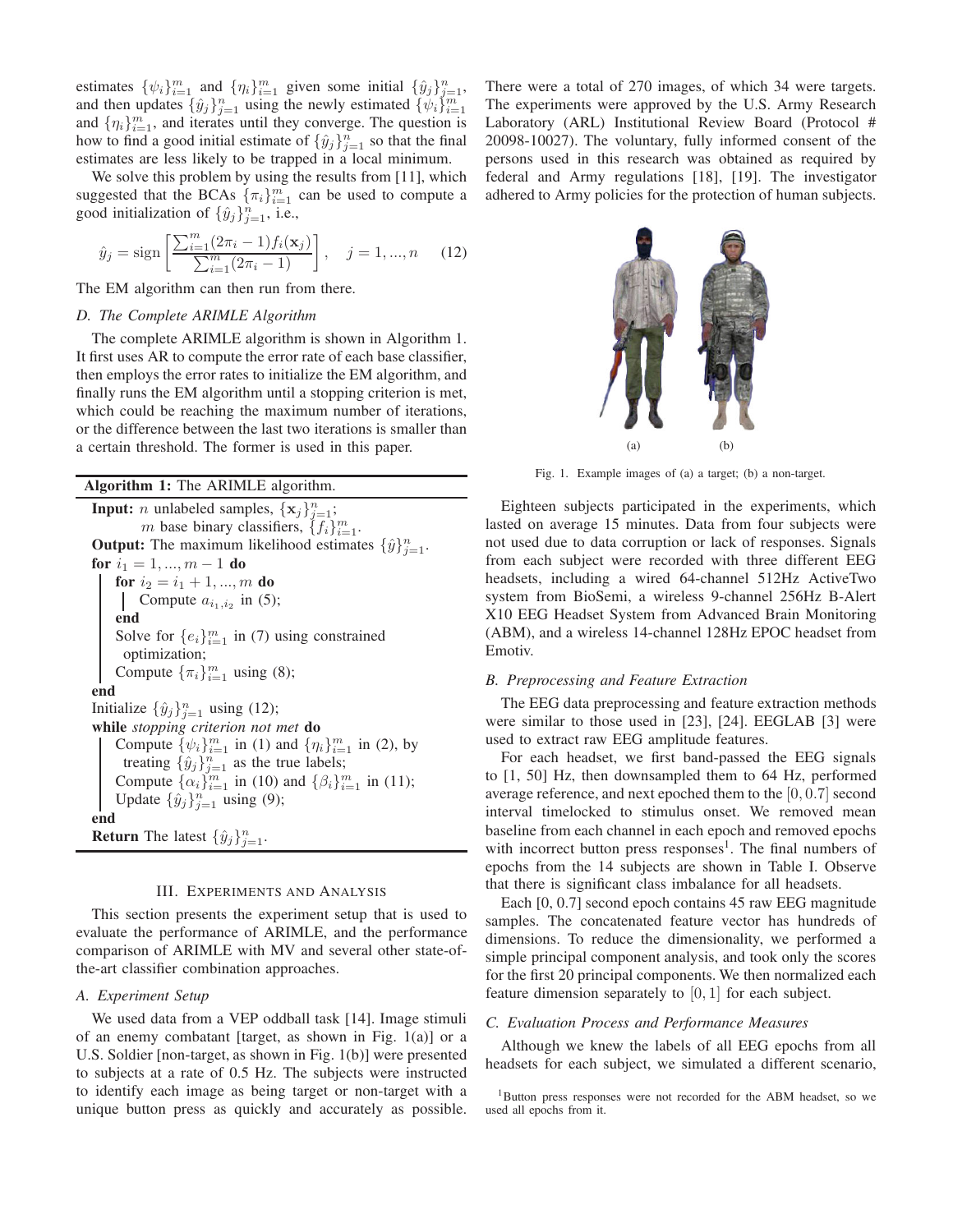TABLE I

NUMBER OF EPOCHS FOR EACH SUBJECT AFTER PREPROCESSING. THE NUMBERS OF TARGET EPOCHS ARE GIVEN IN THE PARENTHESES.

| Subject 1                                                                                                               |                                                                                                                        |  |  |  |  |  |  |
|-------------------------------------------------------------------------------------------------------------------------|------------------------------------------------------------------------------------------------------------------------|--|--|--|--|--|--|
| BioSemi 241(26) 260(24) 257(24) 261(29) 259(29) 264(30) 261(29) 252(22) 261(26) 259(29) 267(32) 259(24) 261(25) 269(33) |                                                                                                                        |  |  |  |  |  |  |
| Emotiv 263(28) 265(30) 266(30) 255(23) 264(30) 263(32) 266(30) 252(22) 261(26) 266(29) 266(32) 264(33) 261(26) 267(31)  |                                                                                                                        |  |  |  |  |  |  |
| ABM                                                                                                                     | $\mid$ 270(34) 270(34) 235(30) 270(34) 270(34) 270(34) 270(34) 270(33) 270(34) 239(30) 270(34) 270(34) 251(31) 270(34) |  |  |  |  |  |  |

as shown in Fig. 2: None of the epochs from the current subject under study was initially labeled, but all epochs from all the other 13 subjects with the same headset were labeled. Our approach was to iteratively label some epochs from the current subject, and then to build an ensemble of 13 classifiers (one from each of the 13 auxiliary subjects) to label the rest of the epochs. Seven different algorithms (see the next subsection), including ARIMLE, were used to the aggregate the 13 classifiers. The goal was to achieve the highest BCA for the new subject, with as few labeled epochs as possible. Each classifier in the ensemble was constructed using the weighted adaptation regularization (wAR) algorithm in [24], which is a domain adaptation approach in transfer learning.

In each iteration five epochs were labeled, and the algorithm terminated after 20 iterations, i.e., after 100 epochs were labeled. We repeated this process 30 times for each subject and each headset so that statistically meaningful results could be obtained.

The BCA was used as our performance measure.



Fig. 2. Flowchart of the evaluation process.

# *D. Algorithms*

We compare our propose ARIMLE with a baseline algorithm and several other state-of-the-art classifier combination approaches in the literature:

- 1) Baseline (BL), which uses only available labeled subject-specific data to train a support vector machine classifier and then applies it to the remaining unlabeled data.
- 2) MV, which computes the final label as  $\hat{y}_j =$  $sign\left[\sum_{i=1}^{m} f_i(\mathbf{x}_j)\right], j = 1, ..., n$ . This is the most popular and also the simplest ensemble combination approach in the literature and practice.
- 3) Spectral meta-learner (SML) [11], which estimates the BCAs of the base classifiers from their population covariance matrix, and then uses them in (12) to compute the final estimates. There is no iterative EM algorithm involved.
- 4) Iterative MLE (iMLE) [11], which performs the above SML first and then uses an EM algorithm to refine the MLE.
- 5) Improved SML (i-SML) [9], which first estimates the class imbalance of the labels and then uses that to directly estimate the sensitivity and specificity of each base classifier. The sensitivities and specificities are then used to construct the MLE.
- 6) Latent SML (L-SML) [8], which, instead of assuming all  $m$  classifiers are conditionally independent, assumes the  $m$  classifiers can be partitioned into several groups according to a latent variable: the classifiers in the same group can be correlated, but the classifiers from different groups are conditionally independent. It is hoped that in this way it can better handle correlated base classifiers.

Additionally, we also constructed an oracle SML (O-SML), which assumes that we know the true sensitivity and specificity of each base classifier, to represent the upper bound of the classification performance we could get from these  $m$  base classifiers using MLE.

# *E. Experimental Results and Discussions*

The average BCAs of the eight algorithms across the 14 subjects and three EEG headsets are shown in Fig. 3, along with the average performances across the three headsets, where  $n_l$ denotes the number of labeled samples from the new subject. The accuracies for each individual subject, averaged over 30 runs, are shown in Fig. 4. Non-parametric multiple comparison tests using Dunn's procedure [5], [6] were also performed on the combined data from all the subjects and headsets to determine if the difference between any pair of algorithms was statistically significant, with a *p*-value correction using the False Discovery Rate method by [1]. The results are shown in Table II, with the statistically significant ones marked in bold. Observe that:

- 1) ARIMLE had significantly better performance than BL, which did not use transfer learning and ensemble learning. In fact, almost all seven algorithms based on transfer learning and ensemble learning achieved much better performance than BL.
- 2) ARIMLE almost always outperformed MV, SML and L-SML, and the performance improvement was statistically significant for small  $n_l$ .
- 3) ARIMLE had comparable performance with iMLE. For small  $n_l$ , the BCA of ARIMLE was slightly higher than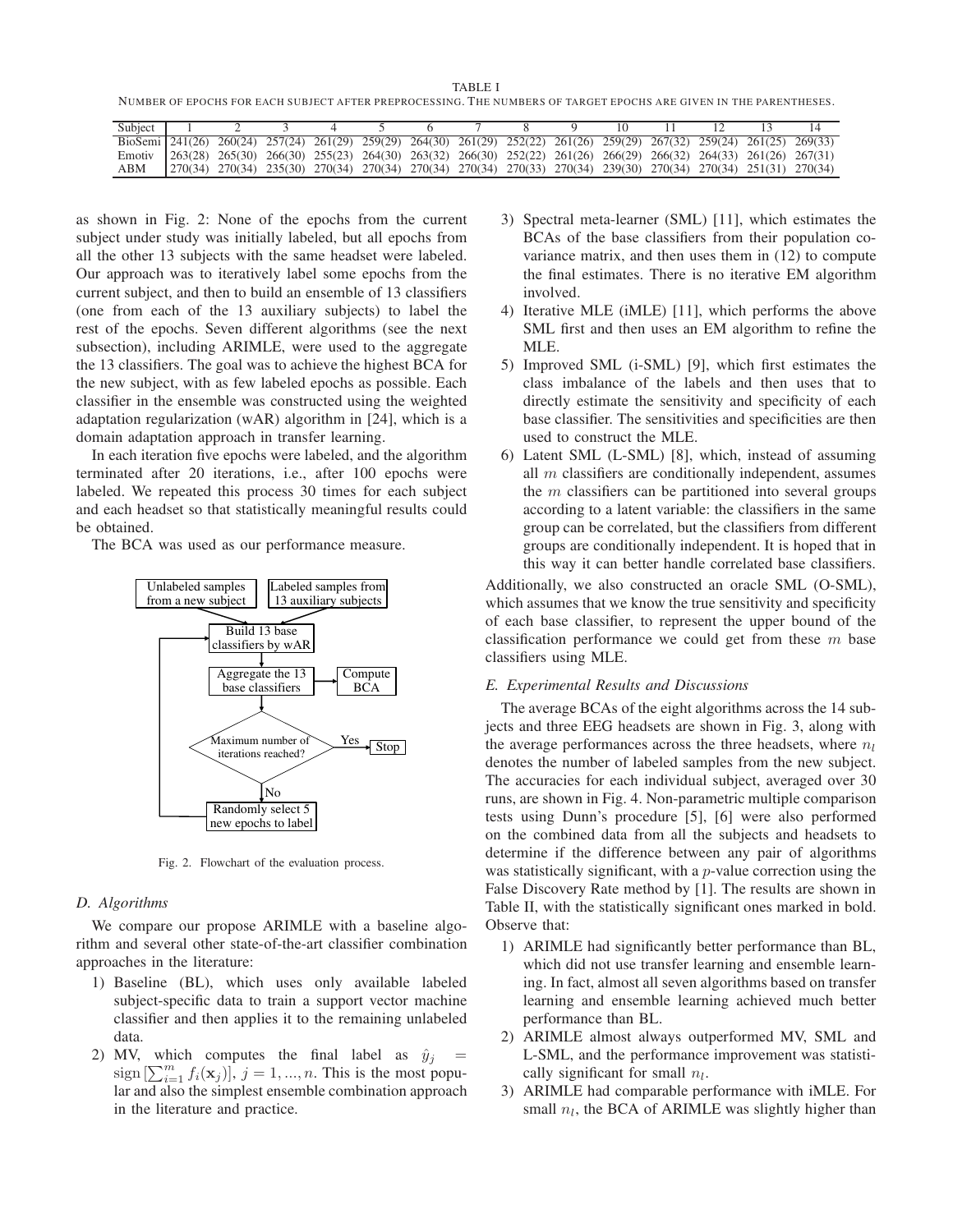

Fig. 3. Average BCAs of the eight algorithms across the 14 subjects. (a) ABM headset; (b) BioSemi headset; (c) Emotiv headset; (d) average of the three headsets.

iMLE. The performance difference was not statistically significant, but very close to the threshold.

- 4) i-SML gave good performance for most subjects, but sometimes the predictions were significantly off-target<sup>2</sup>. Overall, ARIMLE outperformed i-SML.
- 5) O-SML outperformed ARIMLE, and the performance difference was statistically significant when  $n_l$  is small, which suggests that there is still room for ARIMLE to improve: if the sensitivity and specificity of the base binary classifiers can be better estimated, then the performance of ARIMLE could further approach O-SML. This is one of our future research directions.

In summary, we have shown through extensive experiments that ARIMLE significantly outperformed MV, and its performance was also better than or comparable to several stateof-the-art classifier combination approaches. Although a BCI application was considered in this paper, we believe the applicability of ARIMLE is far beyond that.

# IV. CONCLUSIONS

This paper has proposed an ARIMLE approach to optimally aggregate multiple base binary classifiers in ensemble learning. It first uses AR to estimate the classification accuracies of the base classifiers from the unlabeled samples, which are then used to initialize an MLE. An EM algorithm is then employed

<sup>2</sup>We used our own implementation, and also Shaham et al.'s implementation [16] at https://github.com/ushaham/RBMpaper. The results were similar.



Fig. 4. Individual BCAs of the eight algorithms for the 14 subjects, averaged over 30 runs for each headset. (a) ABM headset; (b) BioSemi headset; (c) Emotiv headset. Horizontal axis:  $n_l$ , the number of labeled epochs from the subject. Vertical axis: BCA.